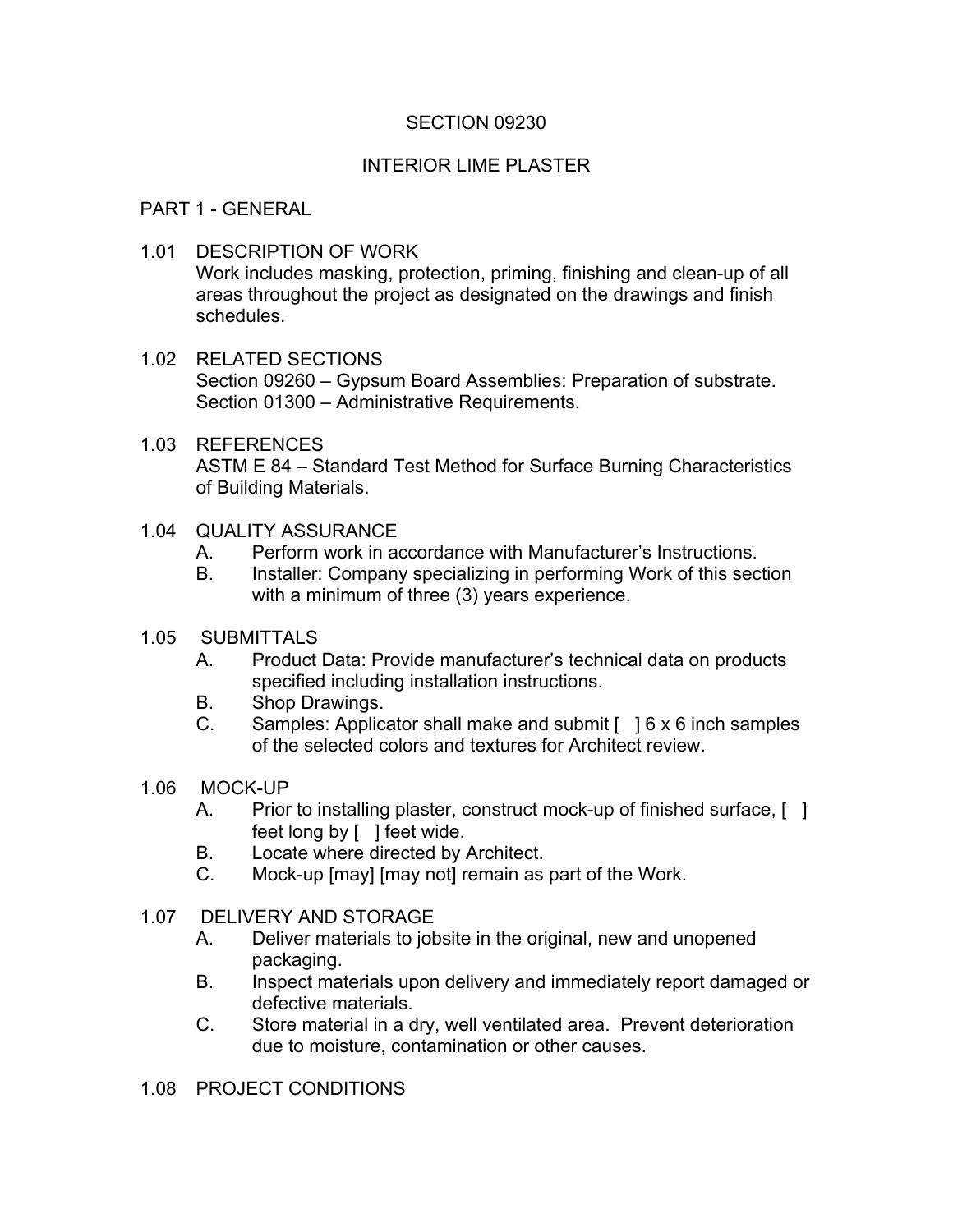- A. Jobsite conditions should be free of dust, dirt and water. Temperature should be above 40° F and not exceed 85° F.
- B. Maintain these conditions at least 72 hours following application.
- C. Protect finishes from impact.
- 1.09 WARRANTY

Provide manufacturer's standard written warranty.

# PART 2 – PRODUCTS

2.01 MANUFACTURER

[Interior base coat product shall be DECOFOND and] Interior Lime Plaster product shall be DECOLISS as manufactured by CESA and supplied by:

TransMineral USA 201 Purrington Road Petaluma, CA 94952 Tel: 707-769-1964 transmin@sonic.net or its distributors.

- 2.02 ACCESSORIES
	- A. [PRIMER: Acrylic Primer.]
	- B. [SEALER: Black Soap, Marseille Soap or equal.]
- 2.03 MATERIALS
	- A. Interior Lime Plaster System: Provide manufacturer's complete system of proprietary materials formulated for compatibility with one another which may include primer, base coat, finish coat, color pigments, and sealer as required for finishes specified.
	- B. Water: Clean, fresh and potable.
- PART 3 EXECUTION

### 3.01 EXAMINATION AND INSTALLATION

- A. Inspect substrate and conditions affecting work of Section. Do not proceed until unsatisfactory conditions have been corrected.
- B. Remove hardware, outlet plates, lighting fixtures and other items.
- C. Protect adjacent surfaces and items that are not to receive plaster finish.
- D. Clean substrates of substances that could impair bond.
- E. [For new gypsum board substrates, achieve a minimum of Level 4 finish. Surface irregularities should not exceed 1/32". Decoliss shall be applied on top of the acrylic primer.]